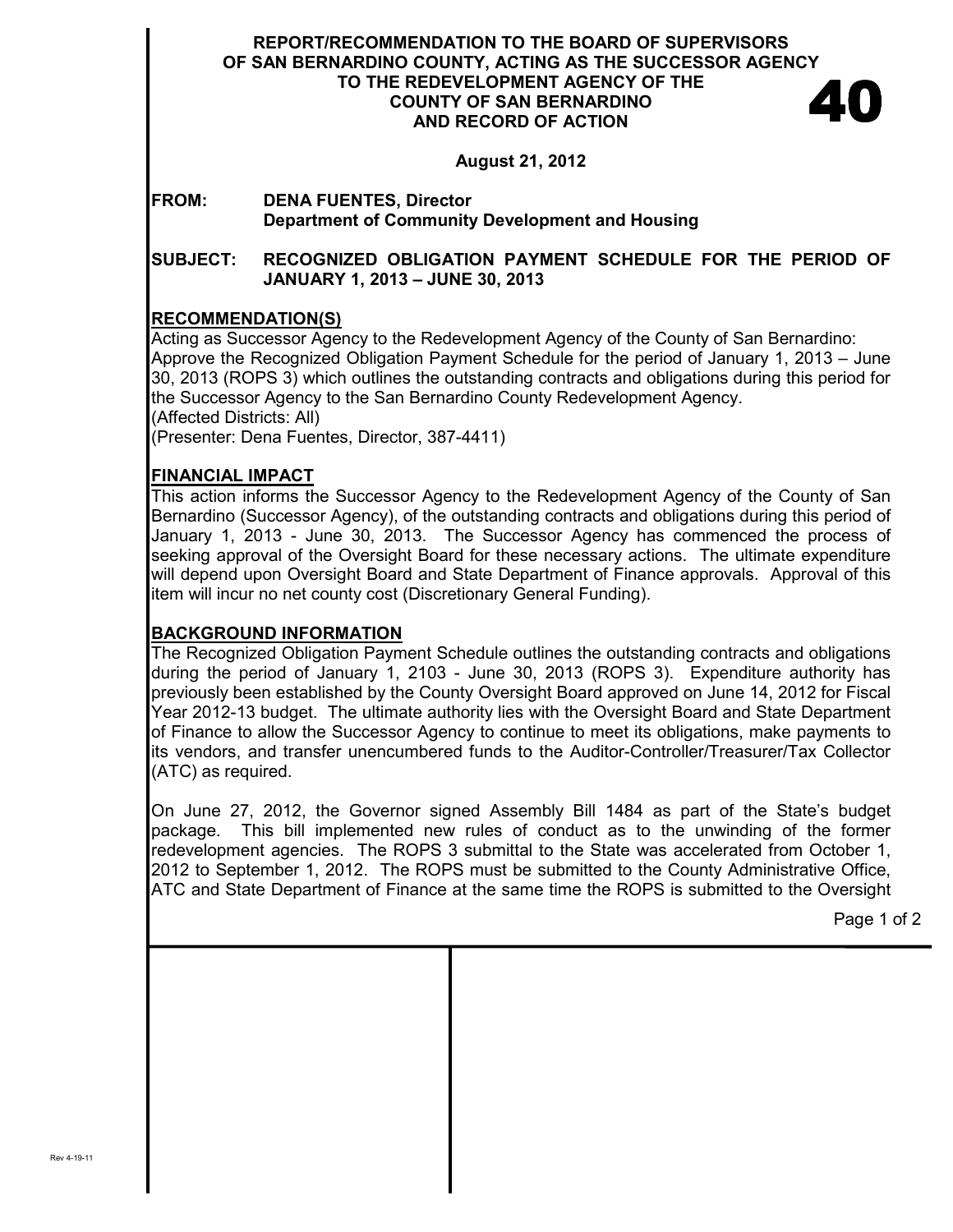

Board for final approval. Failure to submit a ROPS by the deadline will cause penalties and fines, such as a reduction of Successor Agency administrative budget by 25 percent and \$10,000 per day fine to the sponsoring community each day the ROPS is past due the deadline.

It is recommended that the Board of Supervisors, acting as the Successor Agency, approve ROPS 3, and direct staff to schedule ROPS 3 for consideration by the County Oversight Board for final adoption on August 23, 2012. ROPS 3 will also be submitted to County Administrative Office, County Auditor Controller and State Department of Finance.

Attached is the proposed Recognized Obligation Payment Schedule for the period of January 1, 2013 – June 30, 2013 (ROPS 3).

## **REVIEW BY OTHERS**

This item has been reviewed by County Counsel (Michelle D. Blakemore, Chief Assistant County Counsel, 387-5455) on July 24, 2012, and the County Administrative Office (Patricia M. Cole, EDA Assistant Administrator, 387-4420) on July 25, 2012.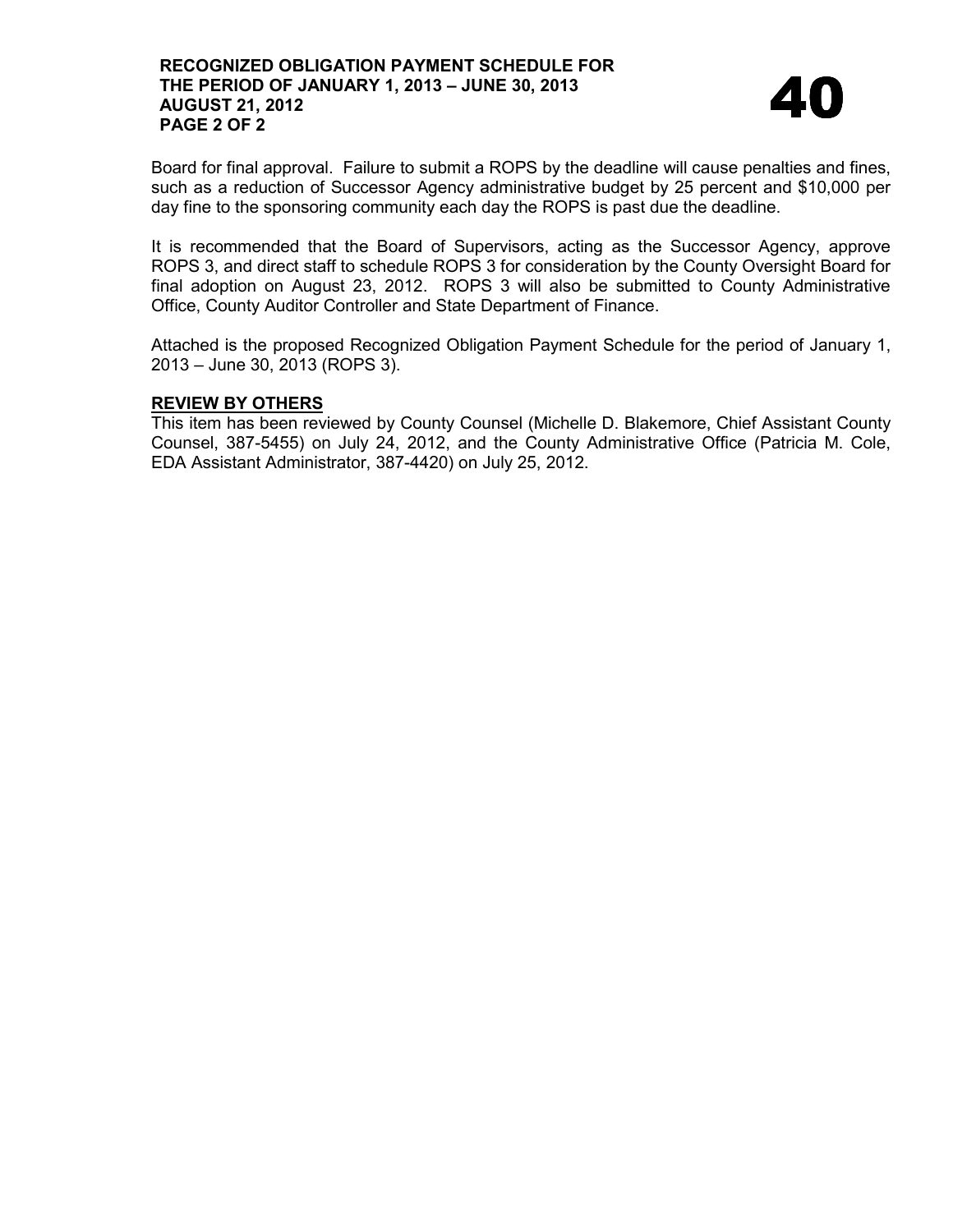# **Successor Agency Contact Information**

| Name of Successor Agency:                                            | Successor Agency to the County of San Bernardino      |  |  |  |  |  |  |  |
|----------------------------------------------------------------------|-------------------------------------------------------|--|--|--|--|--|--|--|
| County:                                                              | San Bernardino                                        |  |  |  |  |  |  |  |
|                                                                      |                                                       |  |  |  |  |  |  |  |
| <b>Primary Contact Name:</b>                                         | Dena Fuentes                                          |  |  |  |  |  |  |  |
| <b>Primary Contact Title:</b>                                        | Director of Coummunity Development and Housing        |  |  |  |  |  |  |  |
| 385 North Arrowhead Avenue, San Bernardino, CA 92415-0043<br>Address |                                                       |  |  |  |  |  |  |  |
| (909) 387-4392<br><b>Contact Phone Number:</b>                       |                                                       |  |  |  |  |  |  |  |
| <b>Contact E-Mail Address:</b>                                       | Dena.Fuentes@eda.sbcounty.gov                         |  |  |  |  |  |  |  |
|                                                                      |                                                       |  |  |  |  |  |  |  |
| <b>Secondary Contact Name:</b>                                       | <b>Gary Hallen</b>                                    |  |  |  |  |  |  |  |
| <b>Secondary Contact Title:</b>                                      | Deputy Director of Coummunity Development and Housing |  |  |  |  |  |  |  |
| <b>Secondary Contact Phone Number:</b>                               | $(909)$ 387-4391                                      |  |  |  |  |  |  |  |
| <b>Secondary Contact E-Mail Address:</b>                             | ghallen@rda.sbcounty.gov                              |  |  |  |  |  |  |  |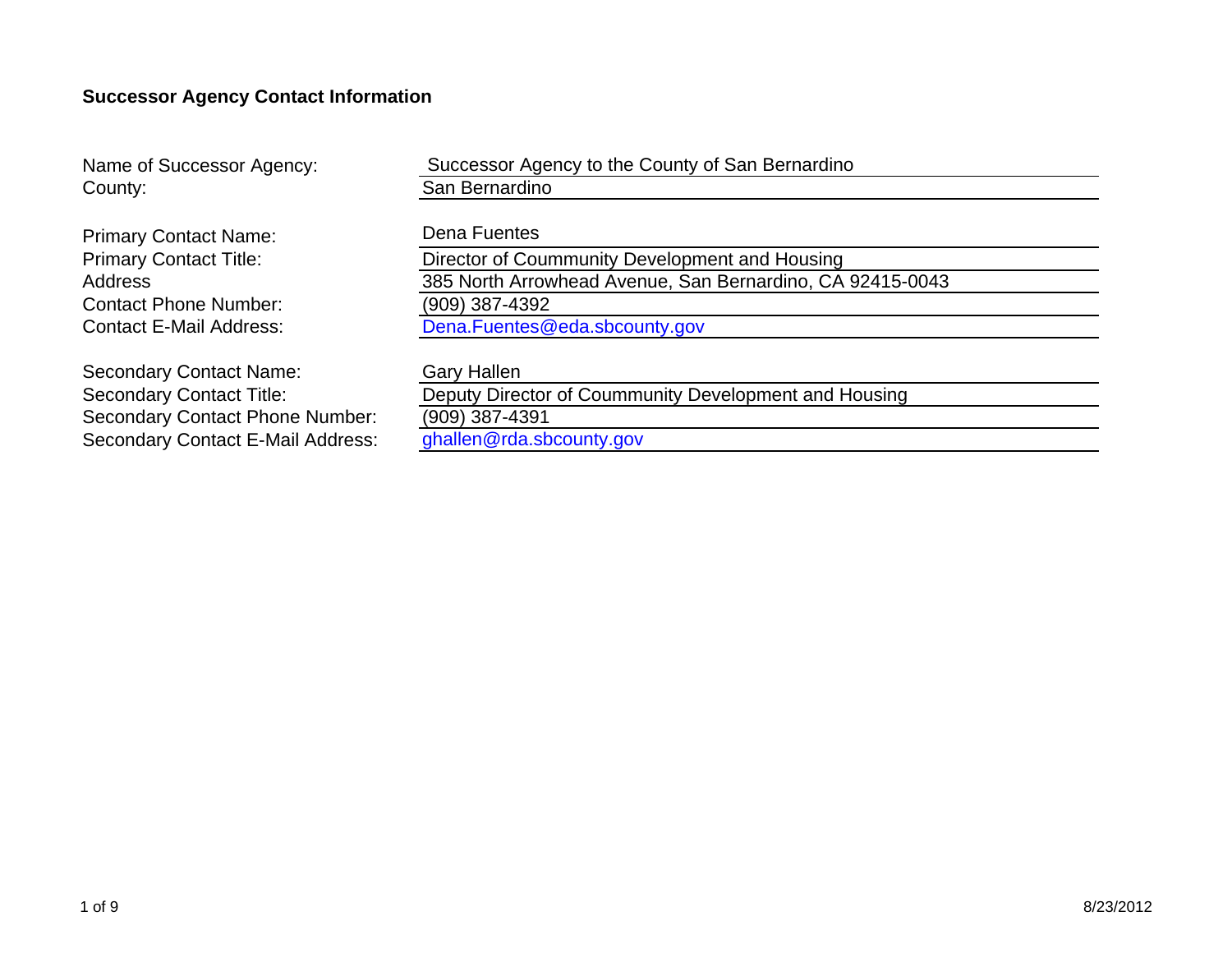#### **SUMMARY OF RECOGNIZED OBLIGATION PAYMENT SCHEDULE**

Filed for the January 1, 2013 to June 30, 2013 Period

**Name of Successor Agency:** Successor Agency to the County of San Bernardino

| <b>Outstanding Debt or Obligation</b><br><b>Current Period Outstanding Debt or Obligation</b><br>Available Revenues Other Than Anticipated RPTTF Funding               | <b>Total Outstanding</b><br>Debt or Obligation<br><b>Six-Month Total</b> |
|------------------------------------------------------------------------------------------------------------------------------------------------------------------------|--------------------------------------------------------------------------|
|                                                                                                                                                                        | 257,826,533<br>58,156,878                                                |
|                                                                                                                                                                        |                                                                          |
|                                                                                                                                                                        |                                                                          |
|                                                                                                                                                                        |                                                                          |
|                                                                                                                                                                        |                                                                          |
|                                                                                                                                                                        |                                                                          |
|                                                                                                                                                                        |                                                                          |
|                                                                                                                                                                        |                                                                          |
| Enforceable Obligations Funded with RPTTF<br>В                                                                                                                         | 5,060,843                                                                |
| Administrative Allowance Funded with RPTTF                                                                                                                             | 151,827                                                                  |
| Total RPTTF Funded $(B + C = D)$<br>D                                                                                                                                  | 5,212,670                                                                |
| Total Current Period Outstanding Debt or Obligation $(A + B + C = E)$ Should be same amount as ROPS form six-month total                                               | 63,369,548                                                               |
|                                                                                                                                                                        |                                                                          |
| Enter Total Six-Month Anticipated RPTTF Funding (Obtain from county auditor-controller)                                                                                | 4,100,000                                                                |
| Variance (E - D = F) Maximum RPTTF Allowable should not exceed Total Anticipated RPTTF Funding                                                                         | (1, 112, 670)                                                            |
|                                                                                                                                                                        |                                                                          |
| Prior Period (January 1, 2012 through June 30, 2012) Estimated vs. Actual Payments (as required in HSC section 34186 (a))                                              |                                                                          |
|                                                                                                                                                                        |                                                                          |
| Enter Estimated Obligations Funded by RPTTF (Should be the lesser of Finance's approved RPTTF amount including admin allowance or the actual amount distributed.)<br>G | 6,030,372                                                                |
| Enter Actual Obligations Paid with RPTTF<br>Н                                                                                                                          | 4,544,353                                                                |
| Enter Actual Administrative Expenses Paid with RPTTF                                                                                                                   | 280,756                                                                  |
| Adjustment to Redevelopment Obligation Retirement Fund $(G - (H + I) = J)$                                                                                             | 1,205,263                                                                |
| Adjusted RPTTF (The total RPTTF requested shall be adjusted if actual obligations paid with RPTTF are less than the estimated obligation amount.)<br>Κ                 |                                                                          |
|                                                                                                                                                                        | 4,007,407                                                                |

| Certification of Oversight Board Chairman:                        | Dena Smith | Oversight Board Chair |
|-------------------------------------------------------------------|------------|-----------------------|
| Pursuant to Section 34177(m) of the Health and Safety code,       | Name       | Title                 |
| I hereby certify that the above is a true and accurate Recognized |            |                       |
| Obligation Payment Schedule for the above named agency.           | Dena Smith | August 23, 2012       |
|                                                                   | Signature  | Date                  |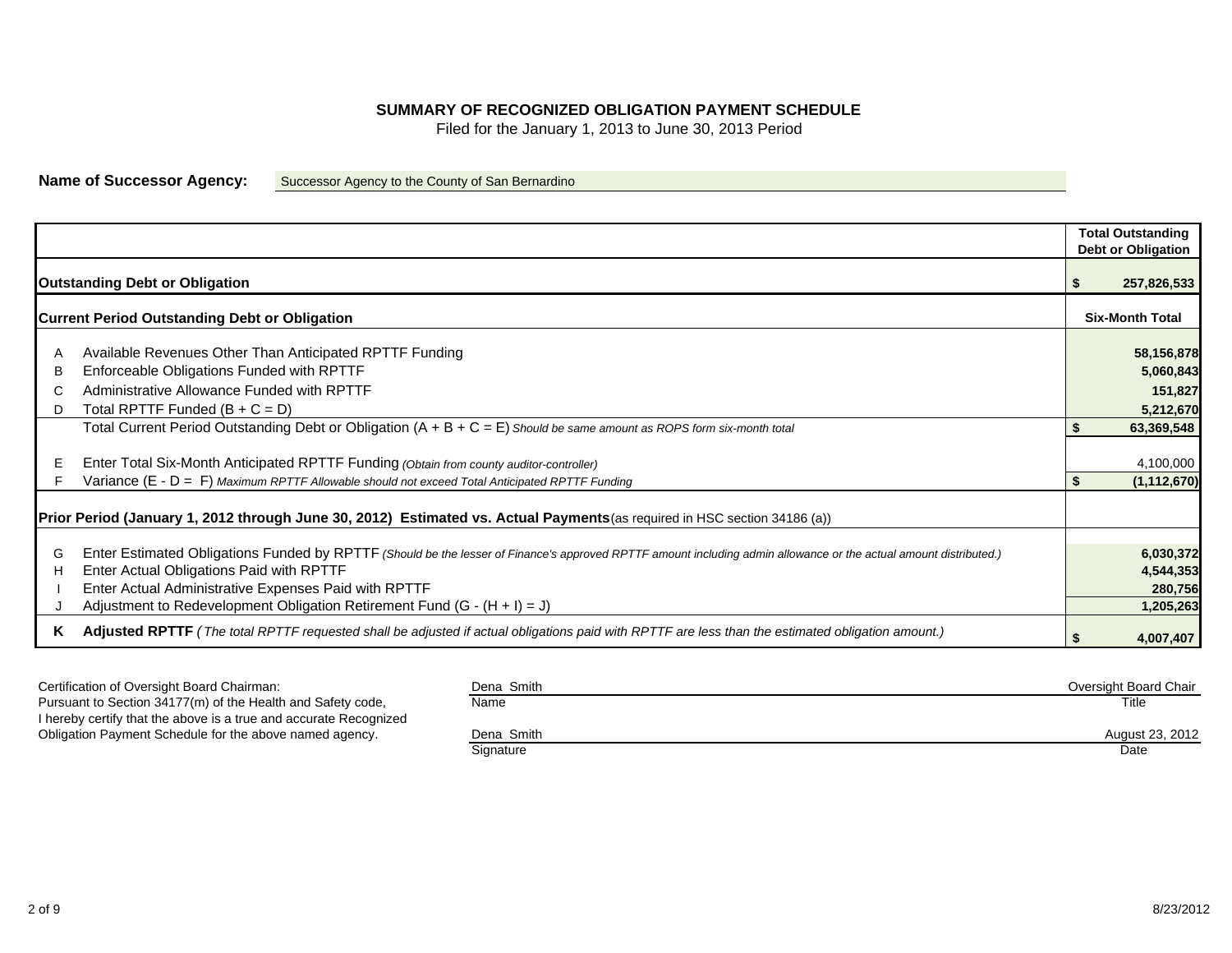|    |                                                         |                                             |                                                                  |                                                |                                                        |                            |                             |                                           | <b>Funding Source</b> |                            |                    |                    |                |         |                            |  |
|----|---------------------------------------------------------|---------------------------------------------|------------------------------------------------------------------|------------------------------------------------|--------------------------------------------------------|----------------------------|-----------------------------|-------------------------------------------|-----------------------|----------------------------|--------------------|--------------------|----------------|---------|----------------------------|--|
|    |                                                         |                                             |                                                                  |                                                |                                                        |                            |                             | <b>Total Outstanding Total Due During</b> |                       |                            |                    |                    |                |         |                            |  |
|    | Item # Project Name / Debt Obligation                   | Contract/Agreement<br><b>Execution Date</b> | Contract/Agreement<br><b>Termination Date</b>                    | Payee                                          | <b>Description/Project Scope</b>                       |                            | Debt or                     | <b>Fiscal Year</b>                        | <b>LMIHF</b>          | Bond<br>Proceeds           | Reserve<br>Balance | Admin<br>Allowance | <b>RPTTF</b>   | Other   | Six-Month Total            |  |
|    | <b>Grand Total</b>                                      |                                             |                                                                  |                                                |                                                        | <b>Project Area</b>        | Obligation<br>\$257,826,533 | 2012-13<br>67,822,905                     |                       | $$5,737,650$ $$41,438,433$ | \$10,870,795       | 151,827            | $5,060,843$ \$ | 110,000 | 63,369,548<br>$\mathbb{S}$ |  |
|    | 1 TAX ALLOCATION BONDS                                  |                                             |                                                                  |                                                |                                                        |                            |                             |                                           |                       |                            |                    |                    |                |         | $\sim 10^{-1}$             |  |
|    | 2 2005 Series A TAB - San Sevaine                       | 12/13/2005                                  | 9/1/2035                                                         | Bank of NY                                     | San Sevaine 2005 Series A TABs                         | San Sevaine                | 89,276,040                  | 3,752,588                                 |                       |                            |                    |                    | 1,271,000      |         | 1,271,000                  |  |
|    | 3 2010 Series A & B TABs - San Sevaine                  | 11/10/2010                                  | 9/1/2040                                                         | Bank of NY                                     | San Sevaine 2010 Series A & B TABs                     | San Sevaine                | 88.651.492                  | 2,701,369                                 |                       |                            |                    |                    | 1,265,241      |         | 1,265,241                  |  |
|    | 4 2010 Series A TAB - Cedar Glen                        | 10/21/2010                                  | 9/1/2040                                                         | Bank of NY                                     | Cedar Glen 2010 Series A TAB                           | Cedar Glen                 | 9,983,734                   | 382,432                                   |                       |                            |                    |                    | 145,654        |         | 145,654                    |  |
|    | 5 2005 Series A TAB - Debt Service Reserve              | 12/13/2005                                  | 9/1/2034                                                         | Bank of NY                                     | San Sevaine 2005 Series A TABs                         | San Sevaine                | 3,777,973                   |                                           |                       |                            |                    |                    |                |         | $\sim 100$                 |  |
|    | 6 2010 Series A & B TABs - DS Reserve                   | 11/10/2010                                  | 9/1/2040                                                         | Bank of NY                                     | San Sevaine 2010 Series A & B TABs                     | San Sevaine                | 2,707,111                   |                                           |                       |                            |                    |                    |                |         | $\sim 10^{-10}$            |  |
|    | 7 2010 Series A TAB - DS Reserve                        | 10/21/2010                                  | 9/1/2040                                                         | Bank of NY                                     | Cedar Glen 2010 Series A TAB                           | Cedar Glen                 | 383,532                     |                                           |                       |                            |                    |                    |                |         | $\sim 10^{-1}$             |  |
|    | 8 County Loan                                           | 12/6/2005                                   | 12/31/2015                                                       | County of San Bernardino                       | Repayment of unspent County General Fund Loan Proceeds | Cedar Glen                 | 7,800,000                   | 7,800,000                                 |                       |                            | 7.800.000          |                    |                |         | 7,800,000                  |  |
|    | 9 County Loan                                           | 12/6/2005                                   | 12/31/2015                                                       | County of San Bernardino                       | Repayment of unspent County General Fund Loan Proceeds | Cedar Glen                 | 1,200,000                   | 1,200,000                                 | 1,200,000             |                            |                    |                    |                |         | 1,200,000                  |  |
| 10 |                                                         |                                             |                                                                  |                                                |                                                        |                            |                             |                                           |                       |                            |                    |                    |                |         | $\sim$ $-$                 |  |
| 11 |                                                         |                                             |                                                                  |                                                |                                                        |                            |                             |                                           |                       |                            |                    |                    |                |         | $\sim 100$                 |  |
|    | 12 CONSULTING CONTRACTS                                 |                                             |                                                                  |                                                |                                                        |                            |                             |                                           |                       |                            |                    |                    |                |         | <b>Contract Contract</b>   |  |
|    |                                                         |                                             | Open PO will term at the end                                     |                                                |                                                        |                            |                             |                                           |                       |                            |                    |                    |                |         |                            |  |
|    |                                                         |                                             | of the final payment of the full                                 |                                                |                                                        |                            |                             |                                           |                       |                            |                    |                    |                |         |                            |  |
|    | 13 Contract for Consulting Services                     | 5/3/2005                                    | contract amount.                                                 | HDL Coren & Cone                               | <b>Financial Consulting</b>                            | All                        | 50,554                      | 40,000                                    |                       |                            |                    |                    | 40,000         |         | 40,000                     |  |
|    |                                                         |                                             | Open PO will term at the end<br>of the final payment of the full |                                                |                                                        |                            |                             |                                           |                       |                            |                    |                    |                |         |                            |  |
|    | 14 Bond Counsel                                         |                                             | contract amount.                                                 | Various                                        | Consulting Support required by Legislation             | All                        | 50.000                      | 50.000                                    |                       |                            |                    |                    | 50.000         |         | 50,000                     |  |
|    |                                                         |                                             | Open PO will term at the end                                     |                                                |                                                        |                            |                             |                                           |                       |                            |                    |                    |                |         |                            |  |
|    |                                                         |                                             | of the final payment of the full                                 |                                                |                                                        |                            |                             |                                           |                       |                            |                    |                    |                |         |                            |  |
|    | 15 Potential Litigation Professional Services           |                                             | contract amount.                                                 | Various                                        | Consulting Support required by Legislation             | All                        | 250,000                     | 50,000                                    |                       |                            |                    |                    | 50,000         |         | 50,000                     |  |
| 16 |                                                         |                                             |                                                                  |                                                |                                                        |                            |                             |                                           |                       |                            |                    |                    |                |         | $\sim 100$                 |  |
| 17 |                                                         |                                             |                                                                  |                                                |                                                        |                            |                             |                                           |                       |                            |                    |                    |                |         | $\sim 100$ km s $^{-1}$    |  |
|    | 18 OTHER CONTRACTS                                      |                                             |                                                                  |                                                |                                                        |                            |                             |                                           |                       |                            |                    |                    |                |         | $\sim$ $-$                 |  |
|    | 19 Central Services                                     | Budget Approved 6/15/2012                   | Will term at the end of the<br><b>Budget Fiscal Year</b>         | County of San Bernardino                       | <b>County Services</b>                                 | All                        | 23,138                      | 23,138                                    |                       |                            |                    |                    | 23,138         |         | 23,138                     |  |
|    | County Wide Cost Allocation for two previous            |                                             | Will term at the end of the                                      |                                                |                                                        |                            |                             |                                           |                       |                            |                    |                    |                |         |                            |  |
|    | 20 years                                                | Budget Approved 6/15/2012                   | <b>Budget Fiscal Year</b>                                        | County of San Bernardino                       | <b>General County Services</b>                         | All                        | 88,148                      | 44,074                                    |                       |                            |                    |                    | 44,074         |         | 44,074                     |  |
|    |                                                         |                                             | Will term at the end of the                                      | County of San Bernardino and                   |                                                        |                            |                             |                                           |                       |                            |                    |                    |                |         |                            |  |
|    | 21 County of San Bernardino and various others          | Budget Approved 6/15/2012                   | <b>Budget Fiscal Year</b>                                        | various others                                 | <b>General County Services</b>                         | All                        | 66,300                      | 66,300                                    |                       |                            |                    |                    | 66,300         |         | 66,300                     |  |
|    |                                                         |                                             | Will term at the end of the                                      |                                                |                                                        |                            |                             |                                           |                       |                            |                    |                    |                |         |                            |  |
|    | 22 EDA Cost Allocation Obligation                       | Budget Approved 6/15/2012                   | <b>Budget Fiscal Year</b>                                        | County of San Bernardino                       | General EDA Support                                    | All                        | 83,000                      | 83,000                                    |                       |                            |                    |                    | 83,000         |         | 83,000                     |  |
|    |                                                         |                                             | Will term at the end of the                                      |                                                |                                                        |                            |                             |                                           |                       |                            |                    |                    |                |         |                            |  |
|    | 23 Salaries & Benefits Direct<br>24 Incentive Agreement | Budget Approved 6/15/2012<br>4/5/2005       | <b>Budget Fiscal Year</b><br>10/1/2016                           | Various Employees<br><b>Mohawk Carpets</b>     | Salary & Benefit Costs<br><b>Business Attraction</b>   | San Sevaine<br>San Sevaine | 380,420<br>750,000          | 380,420<br>110,000                        |                       | 89,710                     |                    |                    | 100,500        | 110,000 | 190,210                    |  |
|    |                                                         |                                             | Open PO will term at the end                                     |                                                |                                                        |                            |                             |                                           |                       |                            |                    |                    |                |         | 110,000                    |  |
|    |                                                         |                                             | of the final payment of the full                                 |                                                |                                                        |                            |                             |                                           |                       |                            |                    |                    |                |         |                            |  |
|    | 25 Legal Consultant                                     | 12/16/2008                                  | contract amount.                                                 | Goldfarb & Lipman                              | <b>Outside Legal Counsel</b>                           | All                        | 205,152                     | 80,000                                    |                       |                            |                    |                    | 80,000         |         | 80,000                     |  |
|    |                                                         |                                             | Open PO will term at the end                                     |                                                |                                                        |                            |                             |                                           |                       |                            |                    |                    |                |         |                            |  |
|    | 26 Contract for Consulting Services                     | 11/13/2009                                  | of the final payment of the full<br>contract amount.             | CSG Advisors Inc                               | <b>Financial Consulting</b>                            | All                        | 46,528                      | 40,000                                    |                       |                            |                    |                    | 40,000         |         | 40,000                     |  |
|    |                                                         |                                             | Will term at the end of the                                      |                                                |                                                        |                            |                             |                                           |                       |                            |                    |                    |                |         |                            |  |
|    | 27 County Counsel                                       | Budget Approved 6/15/2012                   | <b>Budget Fiscal Year</b>                                        | County of San Bernardino                       | egal Services                                          | All                        | 100,357                     | 90,000                                    |                       |                            |                    |                    | 90,000         |         | 90,000                     |  |
|    |                                                         |                                             | Open PO will term at the end                                     |                                                |                                                        |                            |                             |                                           |                       |                            |                    |                    |                |         |                            |  |
|    | 28 Audit Consulting Services - RAMS                     |                                             | of the final payment of the full                                 |                                                |                                                        |                            |                             |                                           |                       |                            |                    |                    |                |         |                            |  |
|    |                                                         | 8/15/2012                                   | contract amount.                                                 | <b>RAMS</b>                                    | Per Bond Documents                                     | All                        | 600,000                     | 35,000                                    |                       |                            |                    |                    | 35,000         |         | 35,000                     |  |
|    | 29 Services & Supplies (200 Appr Unit)                  |                                             | Will term at the end of the<br>Budget Fiscal Year.               | County of San Bernardino and<br>various others | <b>General County Services</b>                         | All                        | 66,800                      | 66,800                                    |                       |                            |                    | 40,300             |                |         | 40,300                     |  |
|    |                                                         |                                             | Open PO will term at the end                                     |                                                |                                                        |                            |                             |                                           |                       |                            |                    |                    |                |         |                            |  |
|    |                                                         |                                             | of the final payment of the full                                 |                                                |                                                        |                            |                             |                                           |                       |                            |                    |                    |                |         |                            |  |
|    | 30 Financial - Professional Services KMA                | 8/15/2012                                   | contract amount.                                                 | Keyser Marston Associates                      | <b>Financial Consulting</b>                            | All                        | 118,000                     | 40,000                                    |                       |                            |                    |                    | 20,000         |         | 20,000                     |  |
|    |                                                         |                                             | Will term at the end of the                                      |                                                |                                                        |                            |                             |                                           |                       |                            |                    |                    |                |         |                            |  |
|    | 31 Office Rent                                          |                                             | Budget Fiscal Year.                                              | County of San Bernardino                       | Office Space                                           | All                        | 20,400                      | 20,400                                    |                       |                            |                    | 20,400             |                |         | 20,400                     |  |
| 32 |                                                         |                                             |                                                                  |                                                |                                                        |                            |                             |                                           |                       |                            |                    |                    |                |         | <b>Contract</b>            |  |
| 33 |                                                         |                                             |                                                                  |                                                |                                                        |                            |                             |                                           |                       |                            |                    |                    |                |         | <b>Contract</b>            |  |

#### **RECOGNIZED OBLIGATION PAYMENT SCHEDULE (ROPS III) January 1, 2013 through June 30, 2013**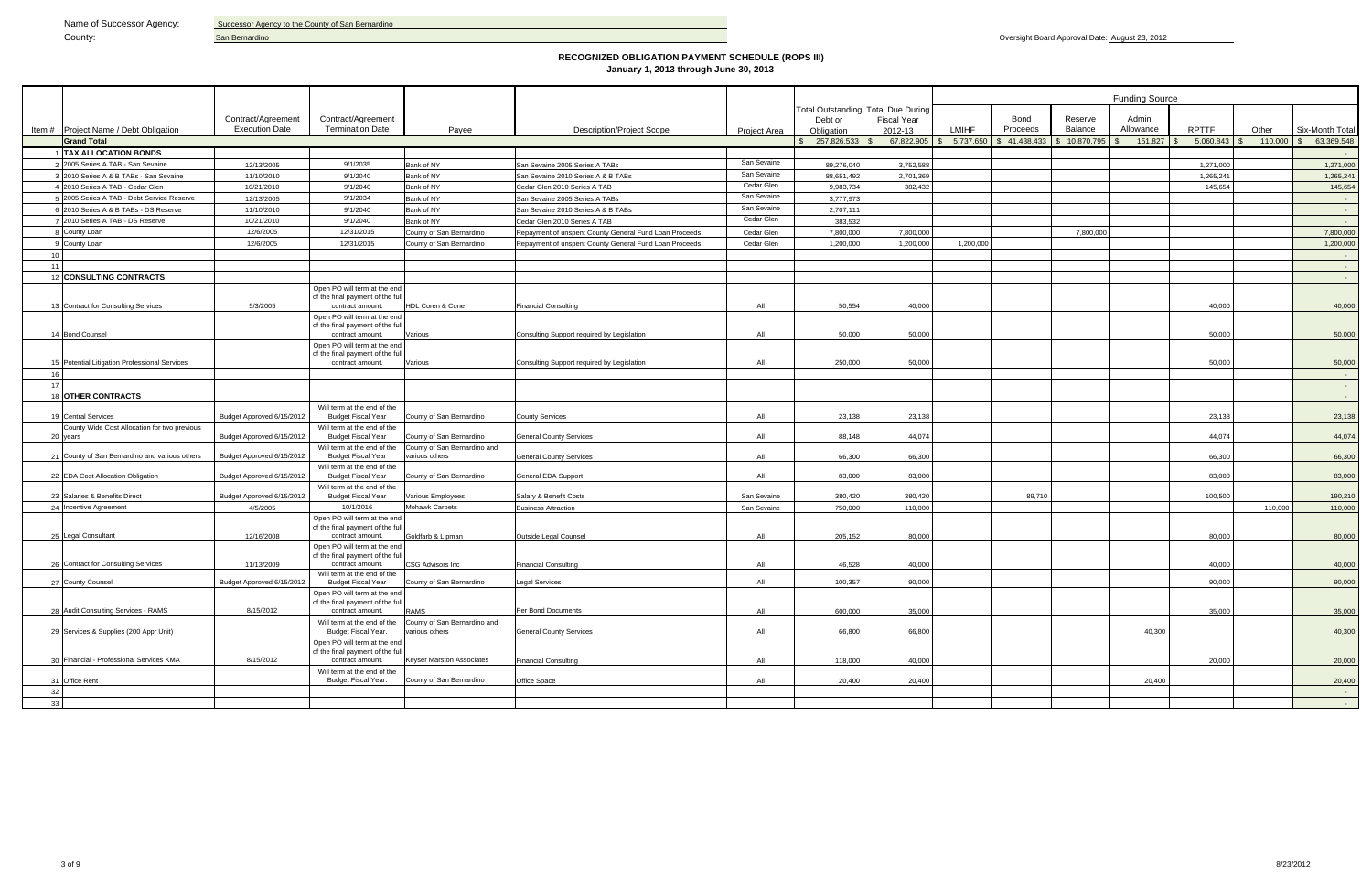|             |                                                                          |                                             |                                                                                             |                                                                                    |                                                       |              |              |                                                                 |           | <b>Funding Source</b> |                    |                    |              |       |                                              |
|-------------|--------------------------------------------------------------------------|---------------------------------------------|---------------------------------------------------------------------------------------------|------------------------------------------------------------------------------------|-------------------------------------------------------|--------------|--------------|-----------------------------------------------------------------|-----------|-----------------------|--------------------|--------------------|--------------|-------|----------------------------------------------|
|             |                                                                          | Contract/Agreement<br><b>Execution Date</b> | Contract/Agreement<br><b>Termination Date</b>                                               |                                                                                    |                                                       |              | Debt or      | <b>Total Outstanding Total Due During</b><br><b>Fiscal Year</b> | LMIHF     | Bond<br>Proceeds      | Reserve<br>Balance | Admin<br>Allowance | <b>RPTTF</b> |       | Six-Month Total                              |
|             | Item # Project Name / Debt Obligation<br>34 ASSET MANAGEMENT OBLIGATIONS |                                             |                                                                                             | Payee                                                                              | <b>Description/Project Scope</b>                      | Project Area | Obligation   | 2012-13                                                         |           |                       |                    |                    |              | Other | $\sim 100$                                   |
|             | 35 Maintenance of Properties                                             | Budget Approved 6/15/2012                   | Will term at the end of the<br><b>Budget Fiscal Year</b>                                    | Various                                                                            | Prop Management & Maintenance                         | All          | 392,570      | 100,000                                                         |           |                       |                    |                    | 100,000      |       | 100,000                                      |
|             |                                                                          |                                             | Open PO will term at the end                                                                |                                                                                    |                                                       |              |              |                                                                 |           |                       |                    |                    |              |       |                                              |
| 36          | Real Estate Professional Services Long Range<br>Property Plan - RSG      | 8/15/2012                                   | of the final payment of the full<br>contract amount.                                        | Rosenow Spevacek Group Inc                                                         | Consulting Support required by Legislation            | All          | 132,000      | 44,100                                                          |           |                       |                    |                    | 44,100       |       | 44,100                                       |
| 37          |                                                                          |                                             |                                                                                             |                                                                                    |                                                       |              |              |                                                                 |           |                       |                    |                    |              |       | $\sim$ $-$                                   |
| 38          | 39 HOUSING                                                               |                                             |                                                                                             |                                                                                    |                                                       |              |              |                                                                 |           |                       |                    |                    |              |       | $\sim$ $-$<br>$\sim$ $-$                     |
|             | 40 Rosemary & Iris Housing Repayment                                     | Required by Law                             | 6/30/2014                                                                                   | San Sevaine Housing Fund                                                           | Repayment of Loan from Housing (80% to 20% Set-Aside) | San Sevaine  | 3,070,795    | 3,070,795                                                       |           |                       | 3,070,795          |                    |              |       | 3,070,795                                    |
|             |                                                                          |                                             | Will term at the end of the final                                                           |                                                                                    |                                                       |              |              |                                                                 |           |                       |                    |                    |              |       |                                              |
|             | 41 50 Replacement Housing Oblig                                          | Required by Law                             | expenditure of the full amount<br>allocated for replacement of<br>the 50 units.             | Various                                                                            | Replace housing units removed                         | San Sevaine  | 4,537,650    | 4,537,650                                                       | 4,537,650 |                       |                    |                    |              |       | 4,537,650                                    |
| 42 Proceeds | 2005 TABS San Sevaine - Housing Bond                                     | 12/13/2005                                  | Will term at the end of the final<br>expenditure of the Housing<br>bond proceeds available. | Bank of NY                                                                         | San Sevaine 2005 Series A TABs                        | San Sevaine  | 11,400,000   | 11,400,000                                                      |           | 11,400,000            |                    |                    |              |       | 11,400,000                                   |
| 43          |                                                                          |                                             |                                                                                             |                                                                                    |                                                       |              |              |                                                                 |           |                       |                    |                    |              |       | $\sim 100$                                   |
| 44          |                                                                          |                                             |                                                                                             |                                                                                    |                                                       |              |              |                                                                 |           |                       |                    |                    |              |       | $\sim$ $ \sim$                               |
|             | 45 PERSONNEL OBLIGATIONS                                                 |                                             |                                                                                             |                                                                                    |                                                       |              |              |                                                                 |           |                       |                    |                    |              |       | $\sim$ $ \sim$                               |
|             | 46 Salaries & Benefits Non-Direct                                        | Budget Approved 6/15/2012                   | Will term at the end of the<br><b>Budget Fiscal Year</b>                                    | Various Employees                                                                  | Salary & Benefit Costs                                | All          | 153,280      | 153,280                                                         |           |                       |                    | 91,127             |              |       | 91,127                                       |
|             |                                                                          |                                             | Vill term at the end of the final<br>expenditure for unfunded                               |                                                                                    |                                                       |              |              |                                                                 |           |                       |                    |                    |              |       |                                              |
|             | 47 Unfunded Retirement Oblig                                             |                                             | retirement obilgation.                                                                      | Various                                                                            | <b>Employee Retirement Costs</b>                      | All          | 1,288,116    | 1,288,116                                                       |           |                       |                    |                    | 1,288,116    |       | 1,288,116                                    |
|             |                                                                          |                                             | Will term at the end of the final                                                           |                                                                                    |                                                       |              |              |                                                                 |           |                       |                    |                    |              |       |                                              |
|             | 48 Unpaid Leave Balances                                                 |                                             | expenditure for unpaid leave<br>obilgation.                                                 | Various                                                                            | Employee Leave Costs                                  | All          | 139,720      | 139,720                                                         |           |                       |                    |                    | 139,720      |       | 139,720                                      |
|             |                                                                          |                                             | Will term at the end of the                                                                 |                                                                                    |                                                       |              |              |                                                                 |           |                       |                    |                    |              |       |                                              |
|             | 49 Unemployment Insurance                                                |                                             | allowed period for filing claims<br>affecting RDA                                           | Various                                                                            | <b>Unemployment Costs</b>                             | All          | 60,000       | 60,000                                                          |           |                       |                    |                    | 60.000       |       | 60,000                                       |
|             |                                                                          |                                             | Will term at the end of the                                                                 |                                                                                    |                                                       |              |              |                                                                 |           |                       |                    |                    |              |       |                                              |
|             | 50 Unfunded Retirement Actuarial Study                                   |                                             | allowed period for filing claims<br>affecting RDA                                           | Various                                                                            | <b>Employee Retirement Study</b>                      | All          | 25,000       | 25,000                                                          |           |                       |                    |                    | 25,000       |       | 25,000                                       |
| 51          |                                                                          |                                             |                                                                                             |                                                                                    |                                                       |              |              |                                                                 |           |                       |                    |                    |              |       | $\sim$ $-$                                   |
| 52          |                                                                          |                                             |                                                                                             |                                                                                    |                                                       |              |              |                                                                 |           |                       |                    |                    |              |       | $\sim$ $-$                                   |
|             | 53 INFRASTRUCTURE PROJECTS                                               |                                             |                                                                                             |                                                                                    |                                                       |              |              |                                                                 |           |                       |                    |                    |              |       | $\sim$ $ \sim$                               |
|             |                                                                          |                                             | Open contract will term at the<br>end of the final payment of the                           |                                                                                    |                                                       |              |              |                                                                 |           |                       |                    |                    |              |       |                                              |
|             | 54 City of Fontana                                                       | 5/3/2011                                    | full contract amount.                                                                       | City of Fontana                                                                    | Road Improvements                                     | San Sevaine  | 2,065,947 \$ | 2,065,947                                                       |           | 2,065,947             |                    |                    |              |       | 2,065,947                                    |
|             | Transportation - Cherry - Whittram Ave to Foothill                       |                                             | Open contract will term at the                                                              | end of the final payment of the County of San Bernardino, Public                   |                                                       |              |              |                                                                 |           |                       |                    |                    |              |       |                                              |
| 55 (H13630) |                                                                          | 5/3/2011                                    | full contract amount.<br>Open contract will term at the                                     | Works                                                                              | Road Improvements                                     | San Sevaine  | 4,984,776    | 4,984,776                                                       |           | 4,984,776             |                    |                    |              |       | 4,984,776                                    |
|             | 56 Cherry @ I10 Interchange Construction (H13514)                        | 1/25/2011                                   | full contract amount.                                                                       | end of the final payment of the County of San Bernardino, Public<br><b>I</b> WORKS | Road Improvements                                     | San Sevaine  | 3,705,000    | 3,705,000                                                       |           | 3,705,000             |                    |                    |              |       | 3,705,000                                    |
| 57          |                                                                          |                                             |                                                                                             |                                                                                    |                                                       |              |              |                                                                 |           |                       |                    |                    |              |       |                                              |
| 58          |                                                                          |                                             |                                                                                             |                                                                                    |                                                       |              |              |                                                                 |           |                       |                    |                    |              |       |                                              |
|             | 59 BOND PROCEED NON-HOUSING - UNENCUMBERED                               |                                             | Will term at the end of the final                                                           |                                                                                    |                                                       |              |              |                                                                 |           |                       |                    |                    |              |       | $\sim 100$                                   |
|             |                                                                          |                                             | expenditure of the bond                                                                     |                                                                                    |                                                       |              |              |                                                                 |           |                       |                    |                    |              |       |                                              |
|             | 60 2010 TABs - Cedar Glen Bonds Proceeds                                 | 10/21/2010                                  | proceeds available.                                                                         | Bank of NY                                                                         | Cedar Glen 2010 Series A TABs Bond Proceeds           | Cedar Glen   | 4,700,000    | 4,700,000                                                       |           | 4,700,000             |                    |                    |              |       | 4,700,000                                    |
|             | 2005 Series A TAB - San Sevaine Bonds<br>61 Proceeds                     | 12/13/2005                                  | Will term at the end of the final<br>expenditure of the bond<br>proceeds available.         | Bank of NY                                                                         | San Sevaine 2005 Series A TABs Bond Proceeds          | San Sevaine  | 2,502,000    | 2,502,000                                                       |           | 2,502,000             |                    |                    |              |       | 2,502,000                                    |
|             |                                                                          |                                             | Will term at the end of the final                                                           |                                                                                    |                                                       |              |              |                                                                 |           |                       |                    |                    |              |       |                                              |
| 62 Proceeds | 2010 Series A & B TABs - San Sevaine Bonds                               | 11/10/2010                                  | expenditure of the bond<br>proceeds available.                                              | Bank of NY                                                                         | San Sevaine 2010 Series A and B TABs Bond Proceeds    | San Sevaine  | 11,991,000   | 11,991,000                                                      |           | 11,991,000            |                    |                    |              |       | 11,991,000                                   |
| 63          |                                                                          |                                             |                                                                                             |                                                                                    |                                                       |              |              |                                                                 |           |                       |                    |                    |              |       |                                              |
| 64          |                                                                          |                                             |                                                                                             |                                                                                    |                                                       |              |              |                                                                 |           |                       |                    |                    |              |       | $\sim 10^{-1}$                               |
| 65          |                                                                          |                                             |                                                                                             |                                                                                    |                                                       |              |              |                                                                 |           |                       |                    |                    |              |       | $\sim 10^{-11}$                              |
| 66<br>67    |                                                                          |                                             |                                                                                             |                                                                                    |                                                       |              |              |                                                                 |           |                       |                    |                    |              |       | $\sim 10$<br>$\sim 10$                       |
| 68          |                                                                          |                                             |                                                                                             |                                                                                    |                                                       |              |              |                                                                 |           |                       |                    |                    |              |       | $\sim$ $-$                                   |
| 69          |                                                                          |                                             |                                                                                             |                                                                                    |                                                       |              |              |                                                                 |           |                       |                    |                    |              |       | $\sim$ $-$                                   |
| 70          |                                                                          |                                             |                                                                                             |                                                                                    |                                                       |              |              |                                                                 |           |                       |                    |                    |              |       | $\sim 10^{-11}$                              |
| 71<br>72    |                                                                          |                                             |                                                                                             |                                                                                    |                                                       |              |              |                                                                 |           |                       |                    |                    |              |       | <b>Common</b>                                |
| 73          |                                                                          |                                             |                                                                                             |                                                                                    |                                                       |              |              |                                                                 |           |                       |                    |                    |              |       | $\sim 10^{-1}$<br>$\sim 10^{-10}$ km $^{-1}$ |
|             |                                                                          |                                             |                                                                                             |                                                                                    |                                                       |              |              |                                                                 |           |                       |                    |                    |              |       |                                              |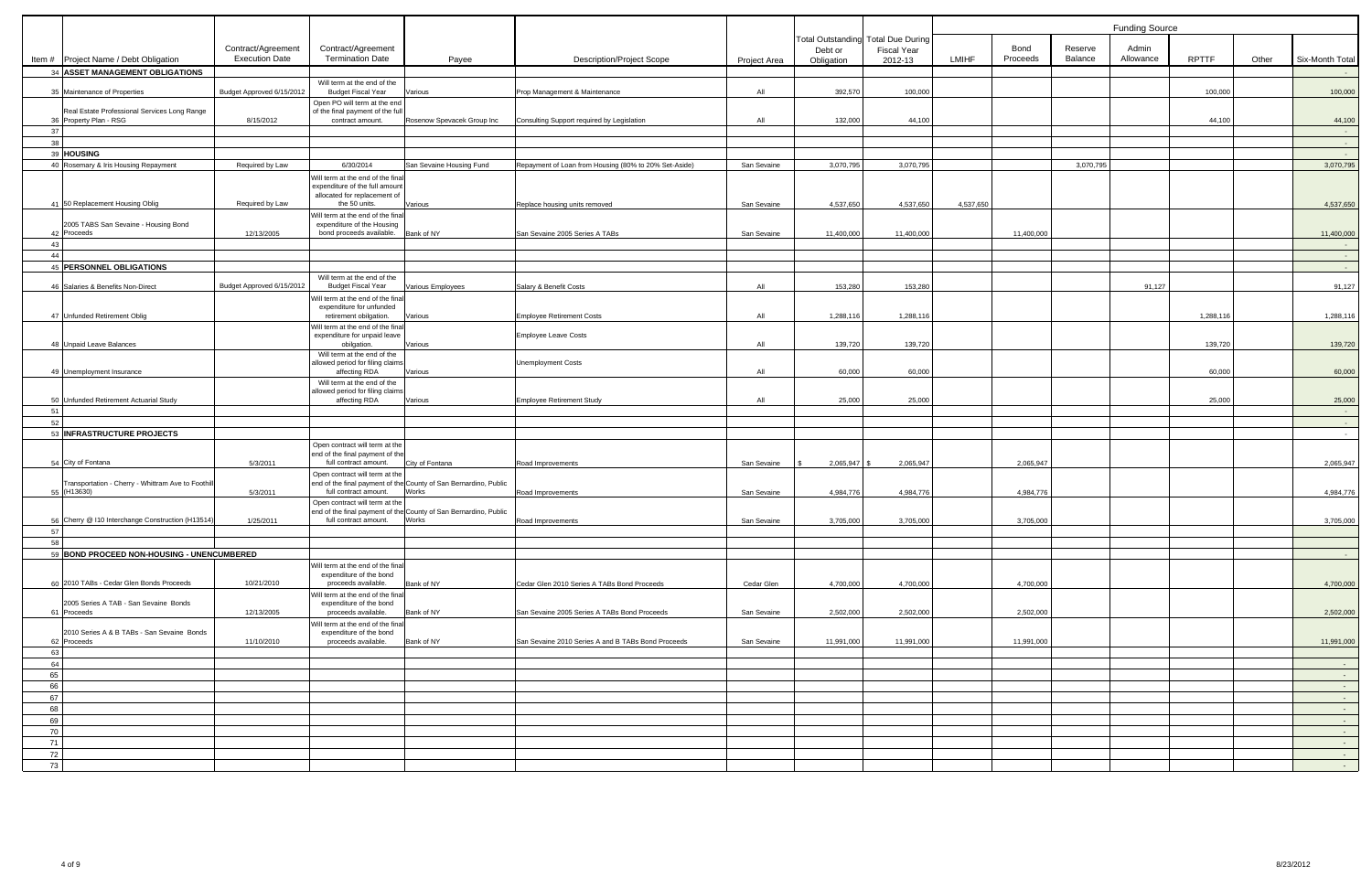| Item $#$ | Notes/Comments                                                                                                                                                                                                               |                                                                                                                                                                                                                                                                                                                                                                                                                                                                                                                                                                                                                                                       |  |  |  |  |  |  |  |  |
|----------|------------------------------------------------------------------------------------------------------------------------------------------------------------------------------------------------------------------------------|-------------------------------------------------------------------------------------------------------------------------------------------------------------------------------------------------------------------------------------------------------------------------------------------------------------------------------------------------------------------------------------------------------------------------------------------------------------------------------------------------------------------------------------------------------------------------------------------------------------------------------------------------------|--|--|--|--|--|--|--|--|
|          | <b>Tax Allocation Bonds</b>                                                                                                                                                                                                  |                                                                                                                                                                                                                                                                                                                                                                                                                                                                                                                                                                                                                                                       |  |  |  |  |  |  |  |  |
|          | 2005 Series A TAB - Debt Service<br>5 Reserve                                                                                                                                                                                | Prior to the Dissolution, an agency with subordination clauses for its Tax Allocation Bonds collected one year's of tax increment and make its semi-annual p<br>accrued. After the fall bond payment has been made, the pass through payments for the prior fiscal year is paid in full. Thus making pass-through paymer<br>agreement is not consistent with the bond indenture. To protect the enforceable obligation holders and bond investors, it is recommended the Successor A                                                                                                                                                                  |  |  |  |  |  |  |  |  |
|          | 6 2010 Series A & B TABs - DS Reserve                                                                                                                                                                                        | debt service in the amount of \$6.9M. These funds will be held in a fund balance reserve for debt service. DOF has approved this reserve of \$6.9M which h<br>Payments page as well. This is not showing up as an actual payment in ROPS Period 3 but the Agency wants to show it as reserve funds held. Pursant to<br>amounts in reserves as required by indentures, trust indentures, or similar documents governing the issuance of outstanding redevelopment agency bonds                                                                                                                                                                         |  |  |  |  |  |  |  |  |
|          | 7 2010 Series A TAB - DS Reserve                                                                                                                                                                                             |                                                                                                                                                                                                                                                                                                                                                                                                                                                                                                                                                                                                                                                       |  |  |  |  |  |  |  |  |
|          | <b>Contested Items</b>                                                                                                                                                                                                       |                                                                                                                                                                                                                                                                                                                                                                                                                                                                                                                                                                                                                                                       |  |  |  |  |  |  |  |  |
|          | County Loan - Cedar Glen Project Area<br>8 Loan for Non-Housing Activities                                                                                                                                                   | The County of San Bernardino ("County") made a loan from the County General Fund to the Redevelopment Agency of the County of San Bernardino ("RD<br>funds to help rebuild a community ravaged by fire. The RDA had formed a disaster recovery project area and needed to inject capital into the area to aid th<br>AB X 1 26, the Department of Finance ("DoF") has made a determination that the loan made by the County to the RDA is not an "enforceable obligation," a                                                                                                                                                                           |  |  |  |  |  |  |  |  |
|          | in a fund to be distributed to the taxing entities within the project area. The Successor Agency wishes to appeal a portion of that determination.<br>County Loan - Cedar Glen Project Area<br>9 Loan for Housing Activities |                                                                                                                                                                                                                                                                                                                                                                                                                                                                                                                                                                                                                                                       |  |  |  |  |  |  |  |  |
|          |                                                                                                                                                                                                                              |                                                                                                                                                                                                                                                                                                                                                                                                                                                                                                                                                                                                                                                       |  |  |  |  |  |  |  |  |
|          | <b>Other Contracts</b>                                                                                                                                                                                                       |                                                                                                                                                                                                                                                                                                                                                                                                                                                                                                                                                                                                                                                       |  |  |  |  |  |  |  |  |
|          | 23 Salaries & Benefits Direct                                                                                                                                                                                                | Pursuant to 34177(a)(5)(e), the successor agency is responsible for disposition of assets and properties of the former redevelopment agency. This is not a<br>but a mandate according to the Dissolution Act. The staff costs, legal, real estate, marketing and appraisal services are required to dispose of the former re<br>these expenses will reduce over time as the Successor Agency's real property inventory is sold. Accordingly, since real asset disposition is in essence a ne<br>Act and not administrative expenses the costs should be an allowable expense from the trust fund. DOF had approved in previous periods ROPS to have a |  |  |  |  |  |  |  |  |
|          |                                                                                                                                                                                                                              | these sources and partly funded with bond proceeds due to the management of direct projects associated with the capital projects funded with bond procee<br>34171(b).                                                                                                                                                                                                                                                                                                                                                                                                                                                                                 |  |  |  |  |  |  |  |  |
|          | 28 Audit Consulting Services - RAMS                                                                                                                                                                                          | Pursuant to 34177.3 (b), the successor agency may create enforceable obligations to conduct the work of winding down the redevelopment agency, includi<br>administrative services and legal counsel, and procuring insurance. These are newly entered into contracts based on the professional service items were<br>previous ROPS periods, which were the real estate professional and other consulting services required.                                                                                                                                                                                                                           |  |  |  |  |  |  |  |  |
|          | 30 Financial - Professional Services KMA<br>Real Estate Professional Services Long                                                                                                                                           |                                                                                                                                                                                                                                                                                                                                                                                                                                                                                                                                                                                                                                                       |  |  |  |  |  |  |  |  |
|          | 36 Range Property Plan - RSG                                                                                                                                                                                                 |                                                                                                                                                                                                                                                                                                                                                                                                                                                                                                                                                                                                                                                       |  |  |  |  |  |  |  |  |
|          |                                                                                                                                                                                                                              |                                                                                                                                                                                                                                                                                                                                                                                                                                                                                                                                                                                                                                                       |  |  |  |  |  |  |  |  |

# **RECOGNIZED OBLIGATION PAYMENT SCHEDULE (ROPS III) -- Notes (Optional) January 1, 2013 through June 30, 2013**

|  | _____ |  |
|--|-------|--|

semi-annual payments. The pass through obligations is ough payments in June prior to our agreed upon subordination Buccessor Agency create a reserve fund of a full years worth of 6.9M which has been added to the ROPS Period 1 Prior Period d. Pursant to 34180 (c) a sucessory agency can set aside

rnardino ("RDA") in December 2005 to provide critically needed area to aid the recovery efforts. As a result of the enactment of obligation," and that the unspent proceeds must now be placed

This is not an administrative function of the Successor Agency f the former redevelopment agency's real property. I anticipate essence a new project/program requirement of the Dissolution PS to have a portion of in direct salary expenses be paid from bond proceeds. This is consistent with H&S Code Section

ency, including hiring staff, acquiring necessary professional items were also included and approved by DOF as part of the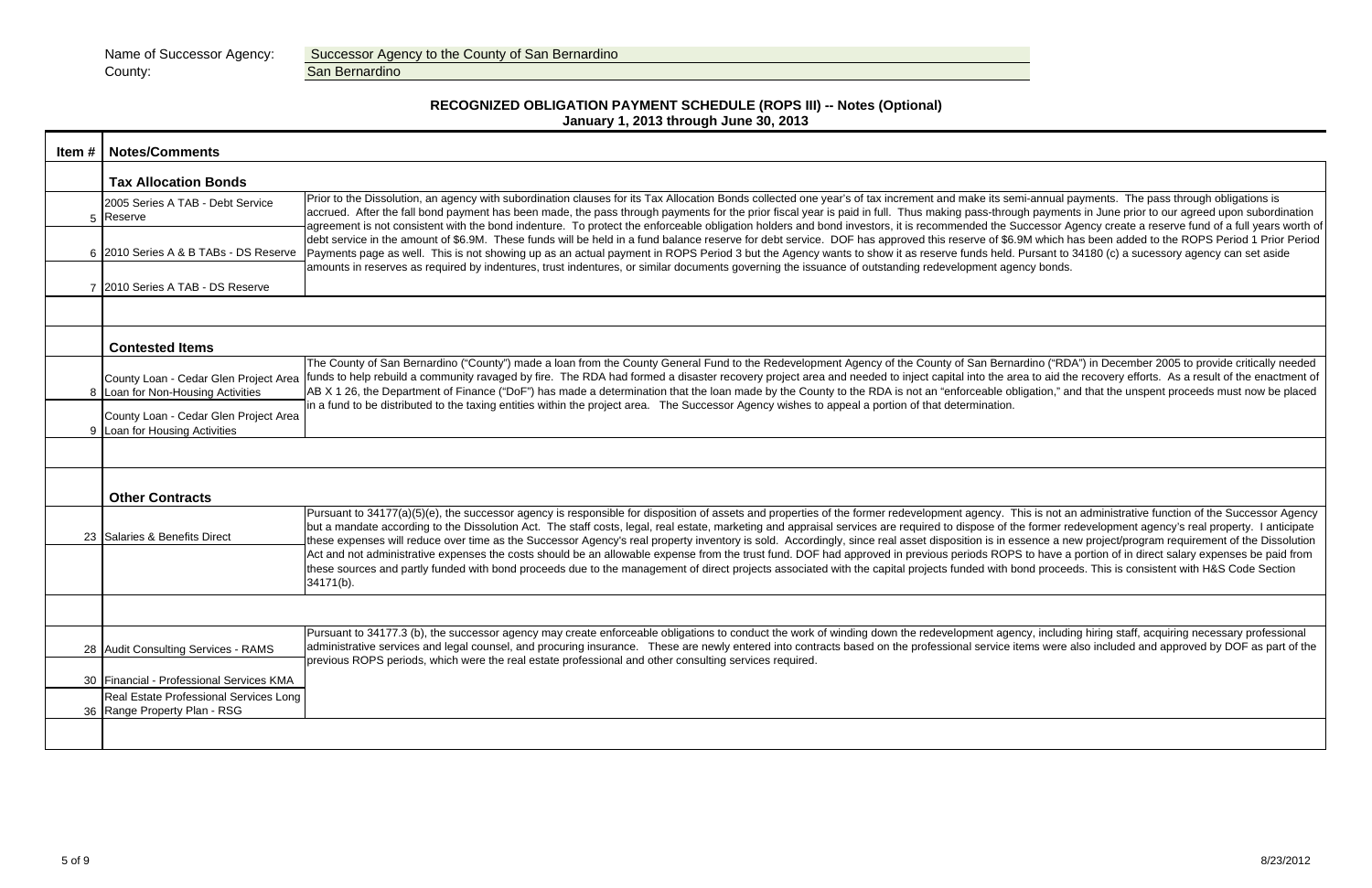| Item # | <b>Notes/Comments</b>                                                 |                                                                                                                                                                                                                                                                                                                                                                                                                                                                                                                                                                                                                                                                                                                                                                                                            |
|--------|-----------------------------------------------------------------------|------------------------------------------------------------------------------------------------------------------------------------------------------------------------------------------------------------------------------------------------------------------------------------------------------------------------------------------------------------------------------------------------------------------------------------------------------------------------------------------------------------------------------------------------------------------------------------------------------------------------------------------------------------------------------------------------------------------------------------------------------------------------------------------------------------|
|        | <b>Other Revenue Items</b>                                            |                                                                                                                                                                                                                                                                                                                                                                                                                                                                                                                                                                                                                                                                                                                                                                                                            |
|        | Incentive Agreement - Mohawk Carpets<br>24 Sales Tax Rebate Agreement | Mohawk Carpets relocated to the San Sevaine Project Area from the city of La Mirada. In December 2005, Mohawk purchased and moved into an 849,254 so<br>a point of sales location that generates sales tax. Based on projected taxable sales, it is estimated that the County General Fund would receive sales tax rev<br>annually. The Sales Tax Rebate agreement stipulates that the County will provide the RDA, in the form of a payment or reimbursement, an amount measured<br>County with respect to Mohawk's sales, beginning in Fiscal Year 2006-07 with the agreement terminating in Fiscal Year 2015-16. Due to the fact that these a<br>reimburses the RDA the amount rebated to Mohawk Carpet, these are other revenues that come in form the County General Fund to pay for this rebate cost |
|        |                                                                       |                                                                                                                                                                                                                                                                                                                                                                                                                                                                                                                                                                                                                                                                                                                                                                                                            |
|        | <b>Housing Bond Proceeds (Contested Item)</b>                         |                                                                                                                                                                                                                                                                                                                                                                                                                                                                                                                                                                                                                                                                                                                                                                                                            |
|        | 2005 TABS San Sevaine - Housing<br>42 Bond Proceeds                   | The RDA issued a tax exempt Tax Allocation Bonds in December 2005 for San Sevaine Project Area. The RDA has \$11.4 million of Housing bond proceeds<br>the Housing Successor to provide notice to the Successor Agency and empower the Successor Agency to retain the Housing Bond Proceeds to be used for<br>Housing Successor did provide notice to the Successor Agency on August 8, 2012 of the commitment to retain the Housing Bond Proceeds. This was also in<br>approved on ROPS period 2 as a contested item under Form B.                                                                                                                                                                                                                                                                        |
|        | <b>Housing Loan Repayment</b>                                         |                                                                                                                                                                                                                                                                                                                                                                                                                                                                                                                                                                                                                                                                                                                                                                                                            |
|        | 40 Rosemary & Iris Housing Repayment                                  | The LMIHF was used to purchase Real Property assets. It was determined that these asset could not be used for housing purposes. The Redevelopment Age<br>Fund with Non-Housing Funds per CRL 33334.16. The loan repayment from Non-Housing funds was approved by DOF on ROPS Period 1 and Period 2. The<br>based on the amount paid at the time of purchase of the asset. Interest is also due which is brings the total loan payment to \$3.07M.                                                                                                                                                                                                                                                                                                                                                          |
|        |                                                                       |                                                                                                                                                                                                                                                                                                                                                                                                                                                                                                                                                                                                                                                                                                                                                                                                            |
|        | <b>Personnel Obligations</b>                                          |                                                                                                                                                                                                                                                                                                                                                                                                                                                                                                                                                                                                                                                                                                                                                                                                            |
|        | 47 Unfunded Retirement Obligation                                     | The Unfunded Retirement Obligation provided to the Successor Agency by the County Administrative Office and was estimated to be \$1.2M as a total obligat<br>County Unfunded Retirement Obligation and compared that to the current RDA employees. The County Auditor Controller recommended the RDA do an Ac<br>Retirement Obligation. The Successor Agency has not made prior payments for its approved Retirement Obligation in ROPS 1 or ROPS 2 but will seek to ret<br>obligation once it the total obligation amount has been studied by the third party.                                                                                                                                                                                                                                            |
|        |                                                                       |                                                                                                                                                                                                                                                                                                                                                                                                                                                                                                                                                                                                                                                                                                                                                                                                            |

 $\alpha$  an 849,254 square foot distribution facility, which also included e sales tax revenue in the range of \$500,000 to \$1,000,000 nount measured by a percentage of sales taxes received by the act that these are Sales Tax dollars the County General Fund

bond proceeds still remaining unencumbered. AB 1484 allows to be used for projects consistent with Bond Covenants. The Fhis was also included as part of the Housing Asset Listing and

evelopment Agency was in the process of repaying the LMIHF d Period 2. The total value of assets listed is \$2.16M which is

s a total obligation. The CAO based the estimate on the current RDA do an Actuarial Study to get a fully vetted Unfunded will seek to retain Fund Balance to completely pay the future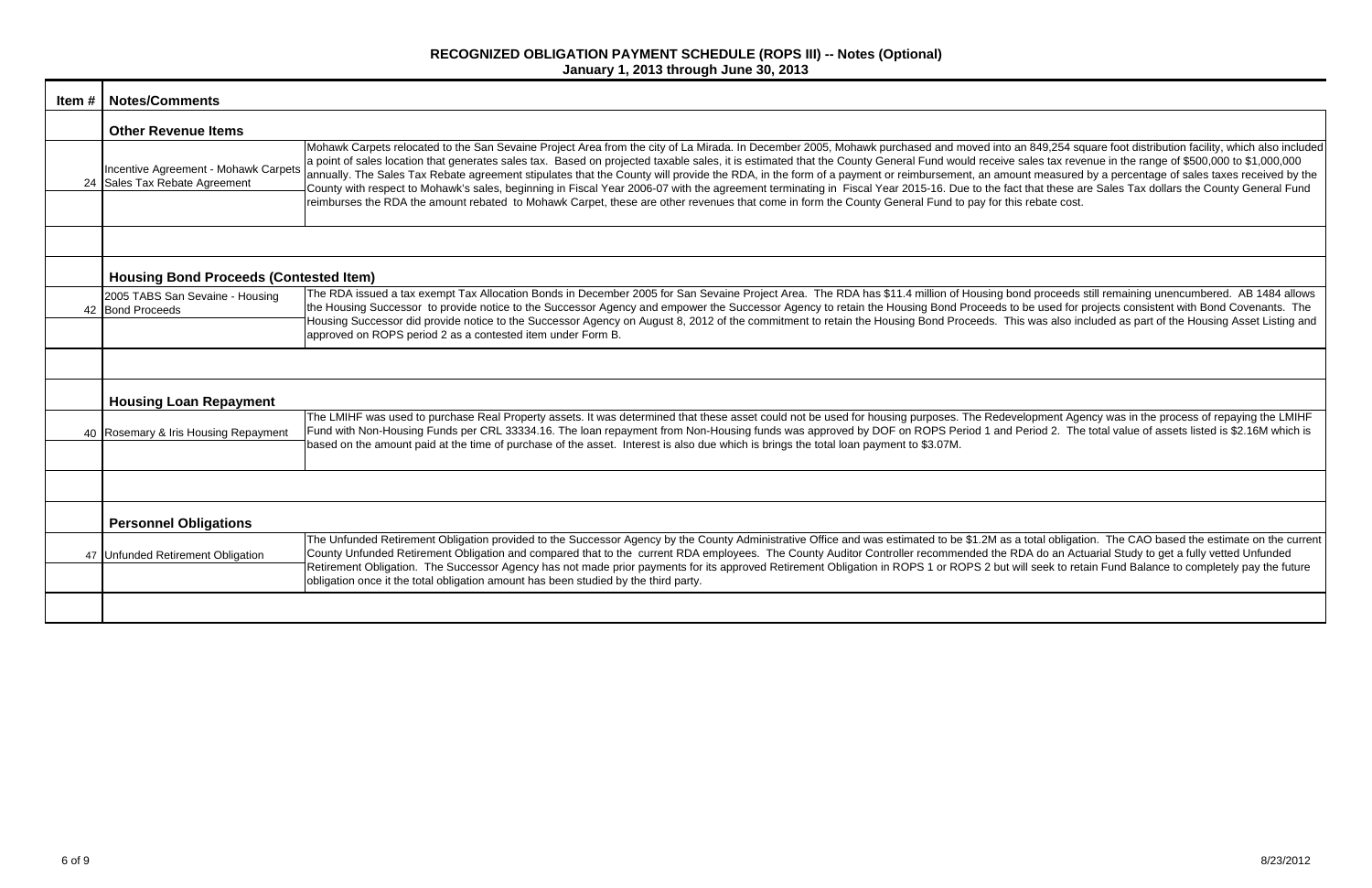| <b>Item #   Notes/Comments</b>                              |                                                                                                                                                                                                                                                                                                                                                                                                          |
|-------------------------------------------------------------|----------------------------------------------------------------------------------------------------------------------------------------------------------------------------------------------------------------------------------------------------------------------------------------------------------------------------------------------------------------------------------------------------------|
| <b>Non-Housing Bond Proceeds</b>                            |                                                                                                                                                                                                                                                                                                                                                                                                          |
| 2010 TABs - Cedar Glen Bonds<br>60 Proceeds                 | The RDA issued Tax Allocation Bonds in October and November of 2010 for the San Sevaine and the Cedar Glen Project Areas. In total the RDA has \$19.22 million of Non-Housing bond proceeds still<br>remaining unencumbered or not committed to enforceable obligations. AB 1484 allows the Successor Agency following the receipt of the finding of completion the authority to spend the bond proceeds |
| 2005 Series A TAB - San Sevaine<br>61 Bonds Proceeds        | consistent with the original bond covenants.                                                                                                                                                                                                                                                                                                                                                             |
| 2010 Series A & B TABs - San Sevaine<br>62 Bonds Proceeds   |                                                                                                                                                                                                                                                                                                                                                                                                          |
|                                                             |                                                                                                                                                                                                                                                                                                                                                                                                          |
| <b>Retired Obligation</b>                                   |                                                                                                                                                                                                                                                                                                                                                                                                          |
| Economic Development - California<br>Speedway Agreement     | This was a former obligation from ROPS Period 2 line item 17. The Agreement will terminate on December 31, 2012 and the services and payment for the service will be provided prior to the ROPS Per                                                                                                                                                                                                      |
|                                                             |                                                                                                                                                                                                                                                                                                                                                                                                          |
|                                                             |                                                                                                                                                                                                                                                                                                                                                                                                          |
| San Sevaine Sewer Study                                     | This was a former obligation from ROPS Period 2 line item 22. The services under the agreement are completed and will be retired and will not need funding under the ROPS Period 3.                                                                                                                                                                                                                      |
|                                                             |                                                                                                                                                                                                                                                                                                                                                                                                          |
|                                                             |                                                                                                                                                                                                                                                                                                                                                                                                          |
| <b>Housing Consultant - Rosenow</b><br>Spevacek Group Inc   | These two obligations were funded under LMIHF and was an obligation on Form B from ROPS Period 2 line items 17 and 18. The both agreements will terminate on December 31, 2012 and the service<br>and payment for the service will be provided prior to the ROPS Period 3.                                                                                                                               |
| Housing Development Consultant -<br>Pacific Code Compliance |                                                                                                                                                                                                                                                                                                                                                                                                          |
|                                                             |                                                                                                                                                                                                                                                                                                                                                                                                          |
| Construction Management for 08/09 thru<br>11/12             | This obligations was funded under Bond funds and was an obligation on Form B from ROPS Period 2 line item 3. The payment for service was provided prior to the ROPS Period 3.                                                                                                                                                                                                                            |
|                                                             |                                                                                                                                                                                                                                                                                                                                                                                                          |

yment for the service will be provided prior to the ROPS Period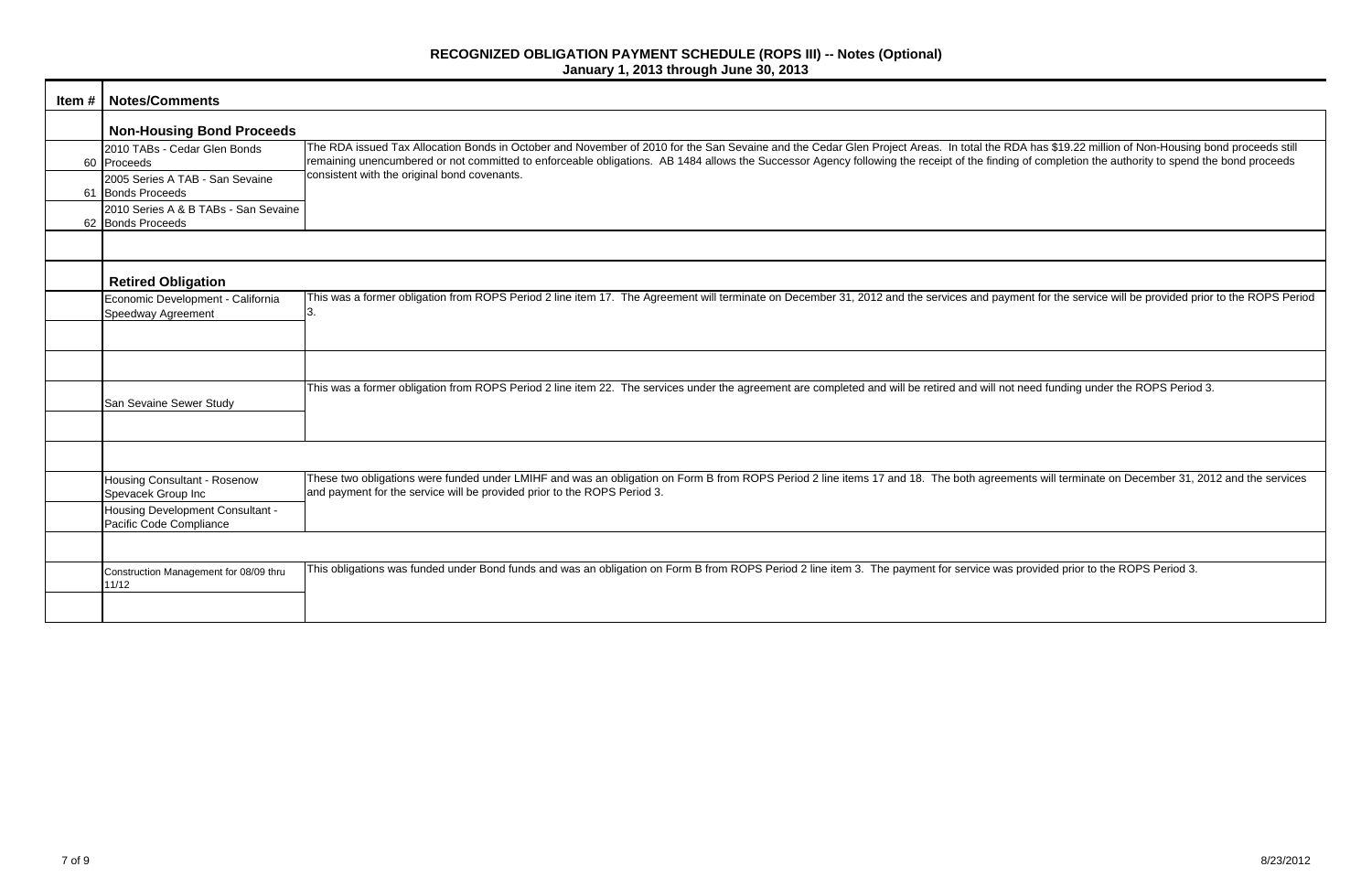|                              |                                                            |                                             |                                                  |              | <b>LMIHF</b>   |           |               |                      |              |                 |          |                 |                |                               |          |            |
|------------------------------|------------------------------------------------------------|---------------------------------------------|--------------------------------------------------|--------------|----------------|-----------|---------------|----------------------|--------------|-----------------|----------|-----------------|----------------|-------------------------------|----------|------------|
|                              |                                                            |                                             |                                                  |              |                |           |               | <b>Bond Proceeds</b> |              | Reserve Balance |          | Admin Allowance | <b>RPTTF</b>   |                               |          | Other      |
|                              |                                                            |                                             |                                                  |              |                |           |               |                      |              |                 |          |                 |                |                               |          |            |
| Page/Form                    | Line Project Name / Debt Obligation                        | Payee                                       | <b>Description/Project Scope</b>                 | Project Area | Estimate       | Actual    | Estimate      | Actual               | Estimate     | Actual          | Estimate | Actual          | Estimate       | Actual                        | Estimate | Actual     |
|                              | <b>Grand Total</b>                                         |                                             |                                                  |              | $4,832,417$ \$ | 4,649,756 | 10,789,580 \$ | 1,271,327            | 8,056,808 \$ | $9,902,043$ \$  | 287,161  | 280,756         | $5,743,211$ \$ | 4,544,353                     | $\sim$   | $\sim 100$ |
|                              | <b>TAX ALLOCATION BONDS</b>                                |                                             |                                                  |              |                |           |               |                      |              |                 |          |                 |                |                               |          |            |
| <b>RPTTF</b>                 | 1 2005 Series A TAB *                                      | Bank of NY                                  | San Sevaine 2005 Series A TABs                   | San Sevaine  |                |           |               |                      |              |                 |          |                 |                | 1,296,385 \$ 1,296,386.00     |          |            |
| <b>RPTTF</b>                 | 2 2010 Series A & B TABs *                                 | Bank of NY                                  | San Sevaine 2010 Series A & B TABs               | San Sevaine  |                |           |               |                      |              |                 |          |                 |                | $1,270,983$ \ \$ 1,270,983.00 |          |            |
| <b>RPTTF</b>                 | 3 2010 Series A TABs *                                     | Bank of NY                                  | Cedar Glen 2010 Series A TABs                    | Cedar Glen   |                |           |               |                      |              |                 |          |                 | 146,754        | 146,754                       |          |            |
|                              |                                                            |                                             |                                                  |              |                |           |               |                      |              |                 |          |                 |                |                               |          |            |
|                              |                                                            |                                             |                                                  |              |                |           |               |                      |              |                 |          |                 |                |                               |          |            |
|                              | <b>CONSULTING CONTRACTS</b>                                |                                             |                                                  |              |                |           |               |                      |              |                 |          |                 |                |                               |          |            |
| <b>RPTTF</b>                 | 7 Contract for Consulting Services                         | HDL Coren & Cone<br>Hinderliter De Llamas & | <b>Financial Consulting</b>                      | All          |                |           |               |                      |              |                 |          |                 | 20,000         | 3,315                         |          |            |
| <b>RPTTF</b>                 | <b>Contract for Consulting Services</b>                    | Assoc                                       | <b>Financial Consulting</b>                      | All          |                |           |               |                      |              |                 |          |                 | 4,500          | 900                           |          |            |
| <b>RPTTF</b>                 | 9 Contract for Consulting Services                         | CSG Advisors Inc                            | <b>Financial Consulting</b>                      | All          |                |           |               |                      |              |                 |          |                 | 20,000         | 5,765                         |          |            |
| <b>RPTTF</b>                 | 10 Bond Counsel                                            | Various                                     | Consulting Support required by Legislation       | All          |                |           |               |                      |              |                 |          |                 | 25,000         | $\sim$                        |          |            |
|                              | Potential Litigation Professional                          |                                             |                                                  |              |                |           |               |                      |              |                 |          |                 |                |                               |          |            |
| <b>RPTTF</b>                 | 11 Services                                                | Various                                     | Consulting Support required by Legislation       | All          |                |           |               |                      |              |                 |          |                 | 50,000         | $\sim$                        |          |            |
|                              |                                                            |                                             |                                                  |              |                |           |               |                      |              |                 |          |                 |                |                               |          |            |
|                              |                                                            |                                             |                                                  |              |                |           |               |                      |              |                 |          |                 |                |                               |          |            |
|                              | <b>OTHER CONTRACTS</b>                                     |                                             |                                                  |              |                |           |               |                      |              |                 |          |                 |                |                               |          |            |
| <b>RPTTF</b>                 | 15 Economic Development                                    | California Speedway                         | Marketing                                        | San Sevaine  |                |           |               |                      |              |                 |          |                 | 175,000        | 175,000                       |          |            |
| <b>RPTTF</b>                 | 16 Grafitti Abatement                                      | Land Use Services Dept                      | <b>Blight Removal</b>                            | San Sevaine  |                |           |               |                      |              |                 |          |                 | 38,000         | 38,000                        |          |            |
| <b>RPTTF</b>                 | 17 3rd Floor Office Buildout                               | Economic Dev Agency                         | Build out of 3rd Floor Offices                   | All          |                |           |               |                      |              |                 |          |                 | 45,126         | 45,126                        |          |            |
|                              |                                                            |                                             | Audit Contract - Ongoing Audit per Bond          |              |                |           |               |                      |              |                 |          |                 |                |                               |          |            |
| <b>RPTTF</b><br><b>RPTTF</b> | 18 Contract for Consulting Services                        | Various<br>County of San Bernardino         | Documents                                        | All          |                |           |               |                      |              |                 |          |                 |                |                               |          |            |
|                              | 19 Central Services<br>County Wide Cost Allocation for two |                                             | <b>County Services</b>                           | All          |                |           |               |                      |              |                 |          |                 | 11,570         | $\sim$                        |          |            |
| <b>RPTTF</b>                 | 20 previous years                                          |                                             | County of San Bernardino General County Services | All          |                |           |               |                      |              |                 |          |                 | 22,040         | 16,858                        |          |            |
|                              | County of San Bernardino and                               |                                             |                                                  |              |                |           |               |                      |              |                 |          |                 |                |                               |          |            |
|                              | various others (Services & Supplies                        | County of San Bernardino                    |                                                  |              |                |           |               |                      |              |                 |          |                 |                |                               |          |            |
| <b>RPTTF</b>                 | 21 Appr 200)                                               | and various others                          | <b>General County Services</b>                   | All          |                |           |               |                      |              |                 |          |                 | 25,439         |                               |          |            |
| <b>RPTTF</b>                 | 22 EDA Cost Allocation Obligation                          | Economic Dev Agency                         | <b>General EDA Support</b>                       | All          |                |           |               |                      |              |                 |          |                 | 150,546        | 158,255                       |          |            |
|                              |                                                            |                                             |                                                  |              |                |           |               |                      |              |                 |          |                 |                |                               |          |            |
|                              |                                                            |                                             |                                                  |              |                |           |               |                      |              |                 |          |                 |                |                               |          |            |
|                              | <b>ASSET MANAGEMENT OBLIGATIONS</b>                        |                                             |                                                  |              |                |           |               |                      |              |                 |          |                 |                |                               |          |            |
| <b>RPTTF</b>                 | 26 Contract for Consulting Services                        | Dustin                                      | <b>Real Estate Consultant</b>                    | All          |                |           |               |                      |              |                 |          |                 | 7,125          | 7,125                         |          |            |
| <b>RPTTF</b>                 | 27 Maintenance of Properties                               | Various                                     | Prop Management & Maintenance                    | All          |                |           |               |                      |              |                 |          |                 | 99,478         | 10,204                        |          |            |
| <b>RPTTF</b>                 | 28 Real Estate Professional Services                       | Various                                     | Consulting Support required by Legislation       | All          |                |           |               |                      |              |                 |          |                 | 30,000         | $\sim$                        |          |            |
| <b>RPTTF</b><br><b>RPTTF</b> | 29 Maintenance of Randall Prop                             | County of San Bernardino                    | Envir Remediation, Demo & Maint                  | San Sevaine  |                |           |               |                      |              |                 |          |                 | 300,000        | 278,052                       |          |            |
|                              | 30 Randall Property                                        | Shapleigh Kimes, Esq.                       | Randall Land Purchase                            | San Sevaine  |                |           |               |                      |              |                 |          |                 | 898,962        | 898.963                       |          |            |
|                              |                                                            |                                             |                                                  |              |                |           |               |                      |              |                 |          |                 |                |                               |          |            |
|                              | <b>HOUSING</b>                                             |                                             |                                                  |              |                |           |               |                      |              |                 |          |                 |                |                               |          |            |
|                              |                                                            | San Sevaine Housing                         | Repayment of Loan from Housing (80% to           |              |                |           |               |                      |              |                 |          |                 |                |                               |          |            |
| <b>RPTTF</b>                 | 34 Rosemary & Iris Housing Repayment Fund                  |                                             | 20% Set-Aside)                                   | San Sevaine  |                |           |               |                      |              |                 |          |                 |                |                               |          |            |
|                              |                                                            |                                             |                                                  |              |                |           |               |                      |              |                 |          |                 |                |                               |          |            |
|                              |                                                            |                                             |                                                  |              |                |           |               |                      |              |                 |          |                 |                |                               |          |            |
|                              | <b>PERSONNEL OBLIGATIONS</b>                               |                                             |                                                  |              |                |           |               |                      |              |                 |          |                 |                |                               |          |            |
| <b>RPTTF</b>                 | 37 LUSD Officer                                            | Land Use Srvcs Dept                         | Reimb for 1 LUSD Employee                        | San Sevaine  |                |           |               |                      |              |                 |          |                 | 64,167         | 64,167                        |          |            |
| RPTTF<br>RPTTF               | 38 Salaries & Benefits Direct                              | Various Employees                           | Salary & Benefit Costs                           | All          |                |           |               |                      |              |                 |          |                 | 128,500        | 128,500                       |          |            |
|                              | 39 Unfunded Retirement Oblig                               | Various                                     | <b>Employee Retirement Costs</b>                 | All          |                |           |               |                      |              |                 |          |                 |                | 713.916 see notes section     |          |            |
| <b>RPTTF</b>                 | 40 Unpaid Leave Balances                                   | Various                                     | Employee Leave Costs                             | All          |                |           |               |                      |              |                 |          |                 |                | 139,720 for Retirement and    |          |            |
| <b>RPTTF</b>                 | 41 Unemployement Insurance                                 | Various Employees                           | <b>Unemployment Costs</b>                        | All          |                |           |               |                      |              |                 |          |                 |                | 60,000 Leave Balances         |          |            |
|                              |                                                            |                                             |                                                  |              |                |           |               |                      |              |                 |          |                 |                |                               |          |            |
|                              |                                                            |                                             |                                                  |              |                |           |               |                      |              |                 |          |                 |                |                               |          |            |
|                              |                                                            |                                             |                                                  |              |                |           |               |                      |              |                 |          |                 |                |                               |          |            |

### **Pursuant to Health and Safety Code section 34186 (a) PRIOR PERIOD ESTIMATED OBLIGATIONS vs. ACTUAL PAYMENTS RECOGNIZED OBLIGATION PAYMENT SCHEDULE (ROPS I)**

**January 1, 2012 through June 30, 2012**